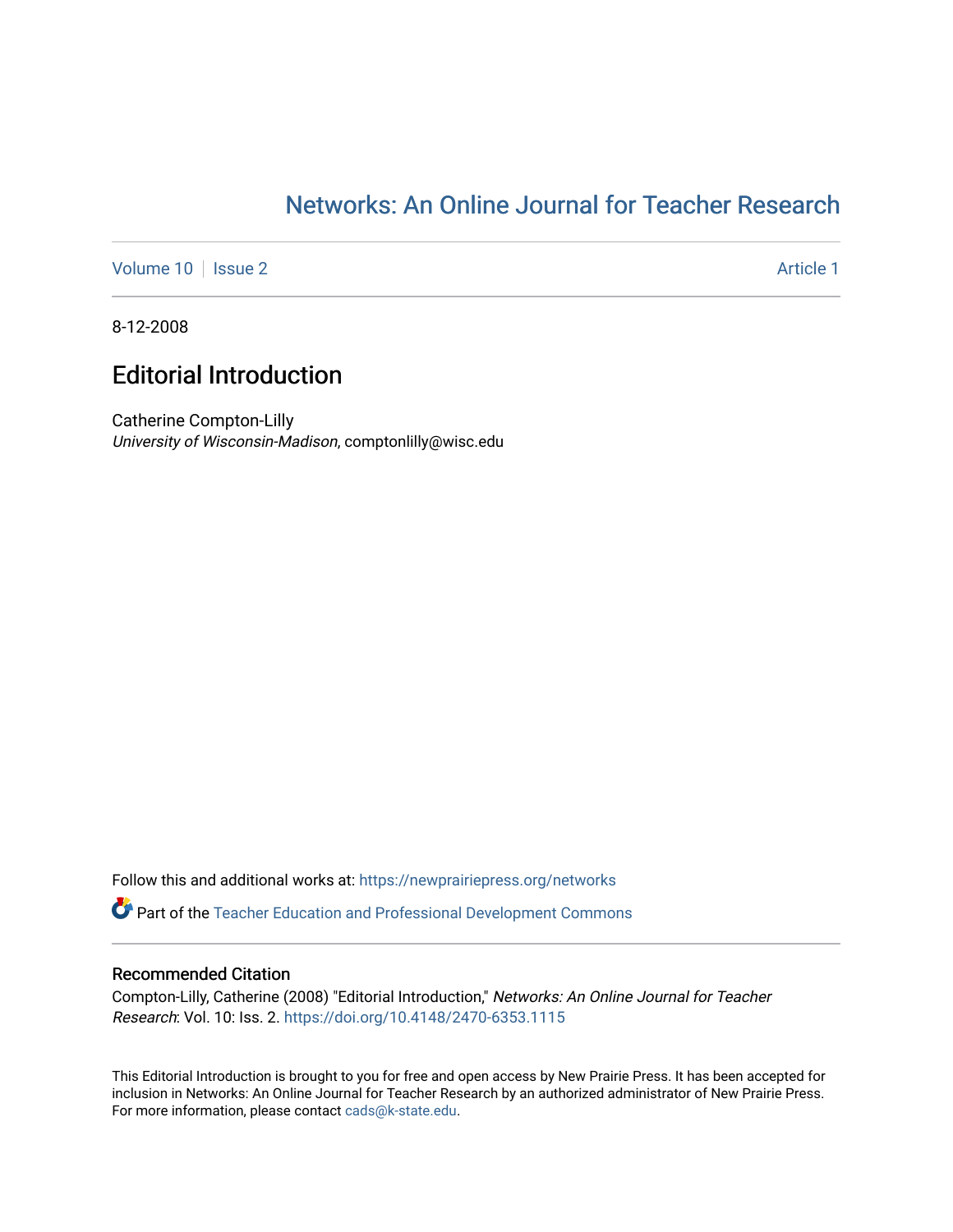

An On-line Journal for Teacher Research

## **Editorial Introduction Catherine Compton-Lilly**

University of Wisconsin-Madison

A few weeks ago, I had an opportunity to meet with teacher researchers from across the country at a day-long preconference sponsored by the International Reading Association's *Teaching as a Researching Profession Special Interest Group* and *Teacher as Researcher Subcommittee*. This is not the first time I have had the opportunity to connect with teacher researchers. In fact, I have been active with teacher research for over twenty years. Back in 1987 the idea of teacher research was radical. Imagine teachers researching their own practices and using their insights to talk back to policies and mandates that limit learning for children and their teachers. We believed that we were involved in important work and that our effects would be far reaching.

In some ways I suspect that our dreams have materialized. There are teacher research communities across the country. Teacher research projects are routinely assigned in schools of education. There are teacher research journals, conferences, and books. But like many communities, we may be more effective in conversing with each other than in affecting policy and educational practices beyond our own schools.

At the teacher research preconference, we celebrated our successes and the personal and professional stimulation we receive from being part of the teacher research community. We listened to accounts of projects undertaken by novice and experienced teacher researchers. We learned about new resources and shared techniques and insights. However, by the end of the day we were not

only energized, but also frustrated. After twenty years of hard work, we recognized that we are still situated at the margin of the educational research community. We found ourselves lamenting how politicians, publishers, and policy makers seem to have louder voices in the educational community than teachers, even when teachers systematically attend to their practices and claim their voices. Certainly, recent years in education have been difficult. High stakes testing, federal policies including No Child Left Behind, an emphasis on scientifically proven instructional programs, and deteriorating school budgets have taken their toll. These narrowly defined and scientifically "proven" instructional programs have stifled teachers' voices and limited their instructional options.

While all of this is certainly true, there are other issues within the educational community that are equally problematic. While it is fashionable for teacher educators to avow support for teacher research, do we really value the voices of teachers? Do we integrate their voices into our teacher education courses as we select readings and choose guest speakers? Do we have our students read examples of teacher research? Do we cite teacher researchers when we craft articles for publication? Do we invite teachers to keynote our conferences, serve on review boards, or chair our committees? While I suspect that many of us can answer yes to some of these questions, I suspect that many more of us will need to admit that we could be doing more.